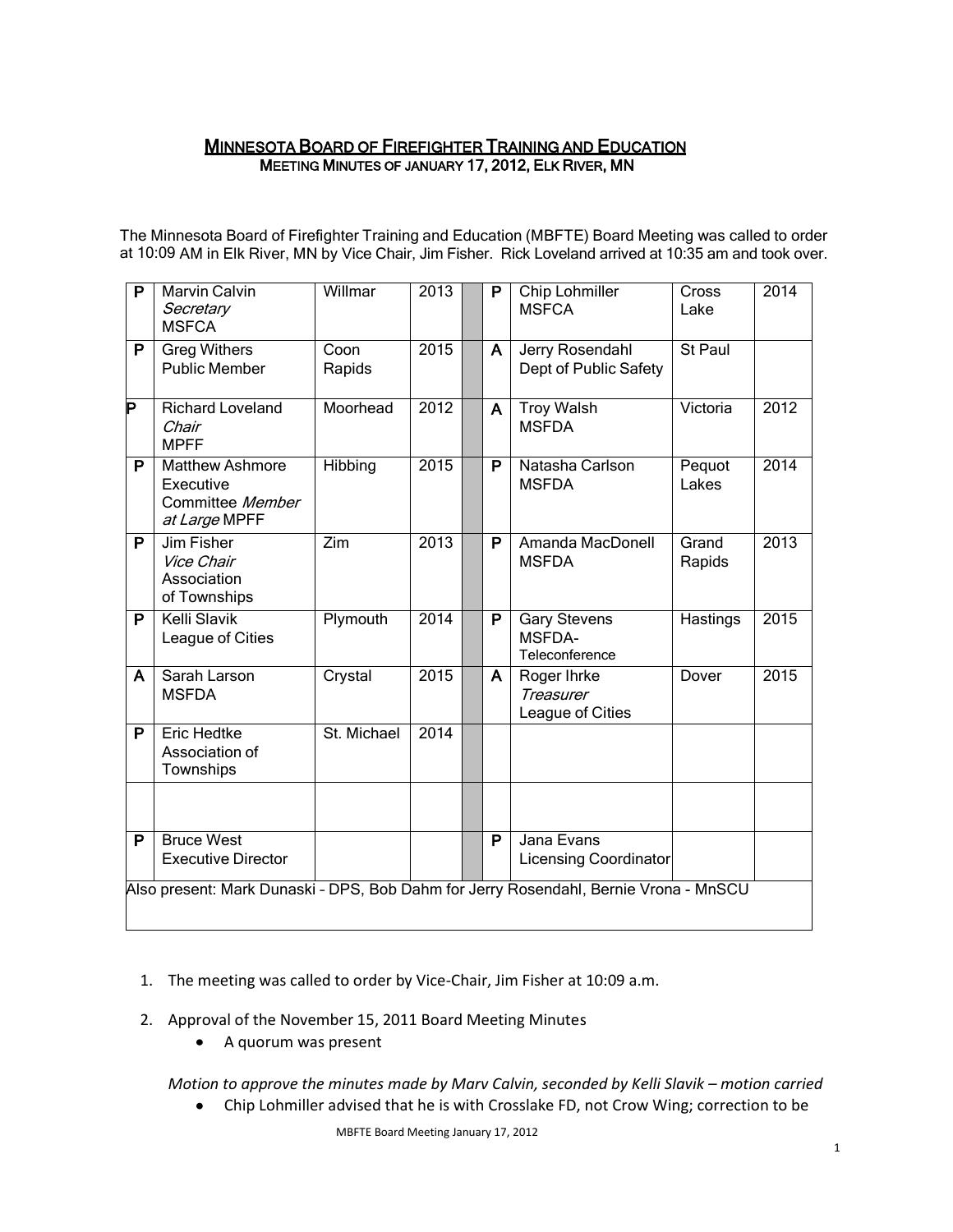made

- 3. Officers Reports
	- Chair Rick Loveland arrived at 10:35, no report
	- Vice Chair Jim Fisher nothing to report at this time
	- Treasurer Roger Ihrke absent report provided by Bruce West
		- FY 2012 Financials
			- $\circ$  Financial report 2<sup>nd</sup> page shows the funding for the Live Burn
			- o \$292,857.31 shown is reimbursement dollars that expire on 06/30/12; those funds will not be available for roll-over, they must be used by that date
			- o There is \$1,787M that is possible for carryover for FY 2013 funding
			- o Licensing budget has rolled forward with \$306K
				- **There are some deposits from January that are not included on** this report

*Amanda MacDonell made a motion to accept the budget; Marv Calvin seconded the motion – motion carried*

- $\bullet$  Interim Secretary Marv Calvin nothing to report at this time
- 4. Correspondence none
- 5. Reports
	- Executive Director Bruce West  $\bullet$ 
		- Display booth is in progress went with FastSigns of Roseville; very nice product
		- Live Burn handout of email from Hennepin Technical College
			- $\circ$  Date for Pilot Course February 25<sup>th</sup> and 26<sup>th</sup>, 2012 at Hopkins Fire Deparment, 8 am to 5 pm both days
			- o Will outline the acquired burn structure training no actual burn
			- o Need to know who would like to attend; Matt A will decide; would like 10-12 people to attend
			- $\circ$  Marv Calvin brought up persons listed from a June 9<sup>th</sup> meeting, in regards to the Live Burn; Bruce West will check for those names and see about contacting some of them
			- $\circ$  The training courses will occur
				- South April 14-15, in the Mankato or North Mankato area
				- Central May 5-6, at Camp Ripley or the St. Cloud area
				- North June 9-10, in the Grand Rapids area
				- Anne Mathiowetz from Hennepin Technical College is working to secure the locations for the trainings
			- o Due to negotiations with vendor, were able to secure three classes of 20 train-the-trainer instructors each
			- o Each regional president will been contacted by Anne Mathiowetz of Hennepin Technical College, notifying them of the classes, dates, locations and the criteria for the attendees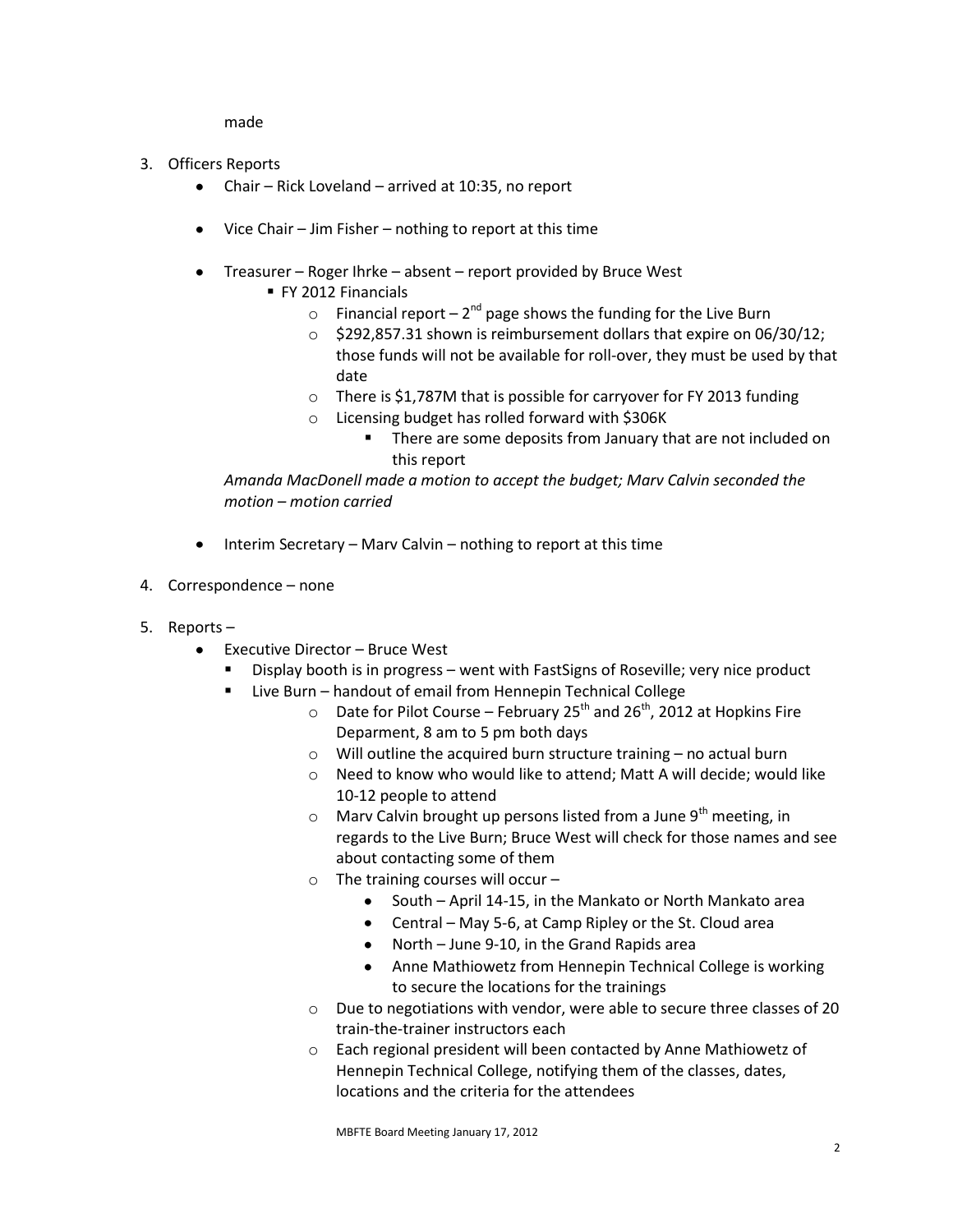- o Bruce states he believes we are on track for this Live Burn.
- **MITAC (MN Fire Associations Coalition) meetings have been attending** 
	- $\circ$  Good for legislative session ideas and reviewing the goals of the Fire Safety Account (FSA)
- Regional's are getting busy attending many and getting word out about the Board
- Executive Committee Rick Loveland  $\bullet$ 
	- Met with Executive Committee of the MSFCB; will discuss more in unfinished business
- Legislative Committee Rick Loveland
	- **Nothing to report**
- Licensing Committee Eric Hedtke (arrived later)  $\bullet$ 
	- Met with Tom Thornberg, MPFF, and Brian Rice, MPFF's lobbyist.
	- MBFTE is asking for input and support from them regarding possible legislative changes to the statute
	- One of the issues is the authority for revocation/denial of licenses
		- o Currently can only revoke/deny if convicted of a felony that interferes with the profession of firefighting
	- Additional issues we experienced were bounced checks; concerned about crimes that affect the public trust, such as burglary, even at the gross misdemeanor level
	- Brian Rice stated they would consider that one and they are willing to look at other licensing issues
	- Reciprocity looks like a good issue to get added this year; discussed criteria for reciprocity: firefighter has passed IFSAC certification exam in another state and have been actively employed as a firefighter for the past 3 years was agreed to be reasonable
	- Rule-making issue was also discussed
		- o Brian Rice provided some insight as to the process of rule-making
			- Can be expensive
			- Legislature is usually hesitant to grant it, as it allows the board to bypass them for decisions
			- $\bullet$ Brian stated that once you bring issues 3-4 times, they are more likely to grant rule-making
			- Recommended bringing the reciprocity issue to them and possibly  $\bullet$ some language on revocation
		- o Eric Hedtke stated that this is a short legislative session, he has heard 10 weeks, with a possible end date in April
		- o Bruce West stated that he has not seen anything from Brian Rice for language on the revocation
	- Report of Licensing Coordinator Jana Evans
		- $\circ$  New licenses 6 this month
		- o No denials
		- o Returned applications due to being grandfathered FF2, not certified
		- o No felonies brought forward
- Training Committee Matt Ashmore
	- Met for Mass/Gross Decontamination RFP review on January 11, 2012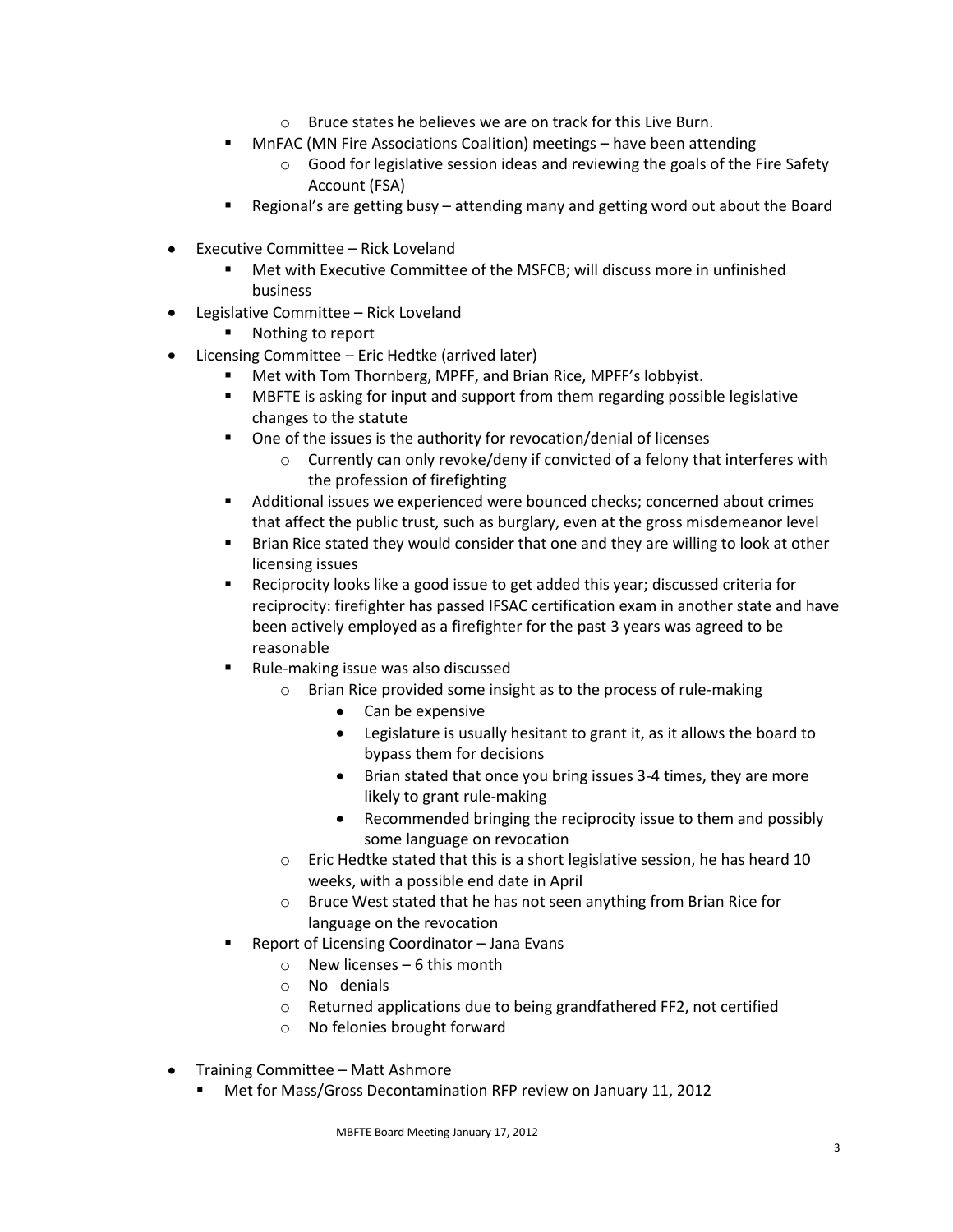- 4 potential vendors
- 4 members of committee did the scoring, Matt and Rick L excused themselves
- **FIRE Inc. was the company selected for the RFP; will be asking the board to approve the** recommendation
- **Bruce West reported that the project is a 4**  $\frac{1}{2}$  **year project, due to federal funding and** federal fiscal year
	- o Contract will be renewed on a year by year basis
	- o We expect about 160 classes per year
- There is the potential for consumables to be left with the departments that take the training
	- o Bruce West will be negotiating with FIRE Inc. , as it would mean additional class time to discuss the consumables
- **Question was raised about departments who would opt not to receive the training,** would they receive the consumables?
	- o Consensus was they would need to take the training to receive the consumables

# 6. Unfinished business

- Strategic Planning Mark Dunaski  $\bullet$ 
	- Used to determine strong points
	- Recommend completing the pre-session worksheet to give Lt. Colonel Langer a chance to tabulate the results for our session
	- Mission statement looks good
	- Vision statement is needed
		- o Should speak to what will be accomplished in the future
		- o Should be concise and define the Board
	- Don't necessarily need "Core Values"
	- Over-arching goals what 3 to 4 areas does the board want to move towards
		- o Education; communications with Fire Service
		- o Layout timelines for accomplishment
	- **•** review quarterly
		- o goals, mission statement and vision statement will probably stay the same
	- **discussion about strategic planning, concerns about only**  $\frac{1}{2}$  **day session to complete** o Does Administration offer strategic planning services?
		- o Mark Dunaski stated that Administration does offer these services, but at a much higher price than what we will get Lt. Colonel Langer for
		- o Lt. Colonel Langer could sub-contract for a longer session, but Mark Dunaski feels that the Board should be able to complete in the time frame
		- $\circ$  The Board agreed that it should be completed in the  $\frac{1}{2}$  day session and if more time is needed, the Board will see about contracting with Lt. Colonel Langer
		- o The Board should complete their pre-session worksheets and return to Bruce West by 02/02/12
- Executive Committee met with MSFCB Executive Board
	- **The meeting was very good and helped to facilitate communication between the** Boards
	- **F** Article included in MSFCA magazine this month
	- Bernie Vrona stated that since Bruce West has assumed his position, the perception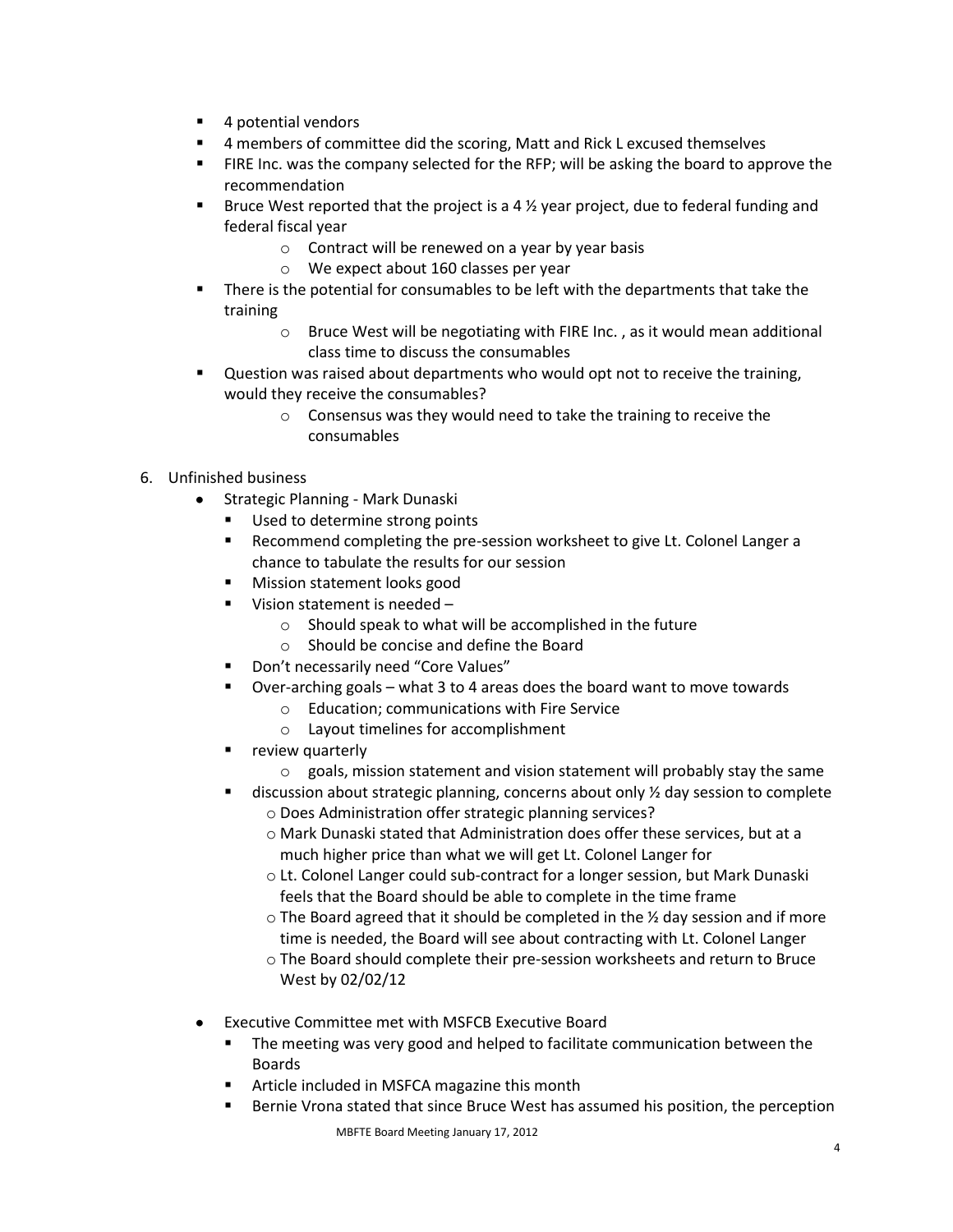of the Board has improved

- **Feeling that both Boards are "on the same page" now**
- 7. New business
	- Formal Action Recommendation from Training Committee for the Mass/Gross  $\bullet$ Decontamination RFP

### *Resolution 2012-1.1*

*Recommendation of the Training Committee to grant the RFP for the Mass and Gross Decontamination training to FIRE Inc.* 

*Motion made by Matt Ashmore; seconded by Jim Fisher*

Discussion ensued:

- Concerns about fulfillment of the contract; advised the contract will be renewed  $\bullet$ annually
- Discussed having haz-mat team members take the course and audit for MBFTE
- Overall, the primary goal is to get the haz-mat trailers and/or go packs to departments for training

| Member         | Aye | Nay | Abstain | Absent |
|----------------|-----|-----|---------|--------|
| Ashmore        | X   |     |         |        |
| Calvin         | X   |     |         |        |
| Carlson        | X   |     |         |        |
| Fisher         | X   |     |         |        |
| Hedtke         |     |     |         | X      |
| <b>Ihrke</b>   |     |     |         | X      |
| Larson         |     |     |         | X      |
| Lohmiller      | X   |     |         |        |
| Loveland       | X   |     |         |        |
| MacDonell      | X   |     |         |        |
| Rosendahl      | X   |     |         |        |
| Slavik         | X   |     |         |        |
| <b>Stevens</b> | X   |     |         |        |
| Walsh          |     |     |         | X      |
| <b>Withers</b> | X   |     |         |        |

*Voting was 11 aye votes, 0 nay votes and 4 absent Resolution approved: Yes* 

- Discussion of Resolution 2011-4.2  $\bullet$ 
	- **The resolution was to recall monies that were not spent by departments in** Round 4, effective 03/31/12
	- All notices about Round 4 monies went out with the date of June 30, 2012 in which to have spent the money
	- The Board feels that the money should still be re-allocated if it is not spent by a department

MBFTE Board Meeting January 17, 2012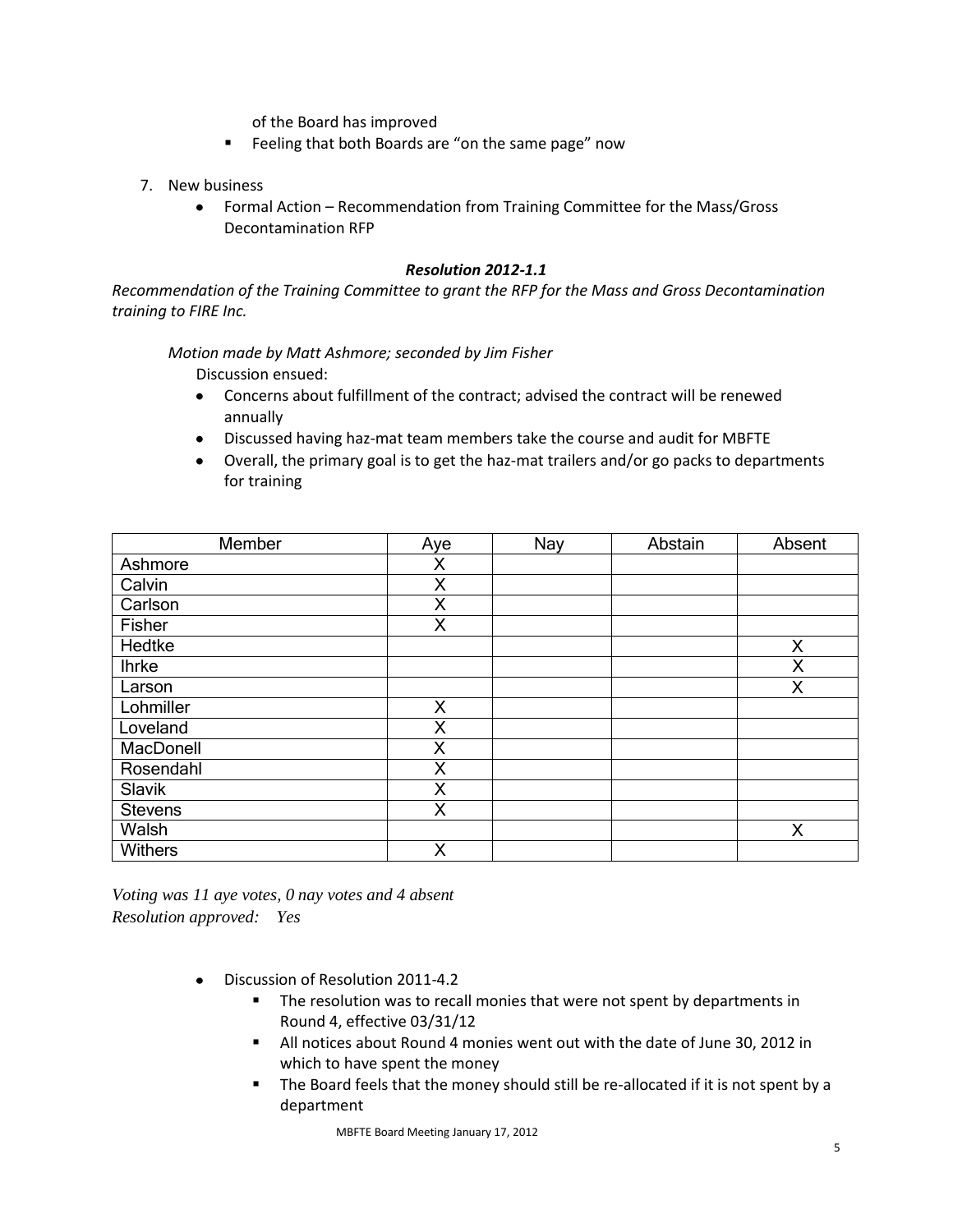- Some felt that the projected spending amount of up to \$200 per firefighter was too little
- Bruce West pointed out that departments who had not participated in previous Rounds of reimbursement indicated they are grateful for the funds and have used their allotments
- This round, with disbursements to every department in the state was a trial, to see how well it would work/be received
- One issue is that departments could use the money up front, rather than as a reimbursement; this has been discussed, but would take legislative action
- Another issue is that some trainers/training companies were asking departments how much reimbursement money they had, then charging that amount for the classes they taught; this was not the intent for the funding

## *Resolution 2012-1.2*

*Resolution to review the amounts submitted by departments, by invoices, to re-allocate the remaining amounts after August 1st, 2012 (extend the end date to after June 30, 2012)*

| Member         | Aye | Nay | Abstain | Absent |
|----------------|-----|-----|---------|--------|
| Ashmore        | Χ   |     |         |        |
| Calvin         | X   |     |         |        |
| Carlson        | X   |     |         |        |
| Fisher         | X   |     |         |        |
| Hedtke         | X   |     |         |        |
| <b>Ihrke</b>   |     |     |         | Χ      |
| Larson         |     |     |         | Χ      |
| Lohmiller      | X   |     |         |        |
| Loveland       | X   |     |         |        |
| MacDonell      | Χ   |     |         |        |
| Rosendahl      | X   |     |         |        |
| Slavik         | X   |     |         |        |
| <b>Stevens</b> | X   |     |         |        |
| Walsh          |     |     |         | X      |
| Withers        | X   |     |         |        |

*Motion made by Amanda MacDonell; seconded by Jim Fisher*

*Voting was: 12 ayes, 0 nays and 3 absent; Resolution approved: Yes*

- Recording of meetings Jana Evans
	- Requesting permission to record meetings for note taking purposes
		- o Have determined that record retention schedule indicates that once meeting minutes/notes completed, recording can be destroyed
		- o Will make it easier in regards to votes, etc
		- o Directed to develop standard operating procedure for this
		- o Greg Withers also requested we slow the meetings down, so that motions, voting, etc. can be documented better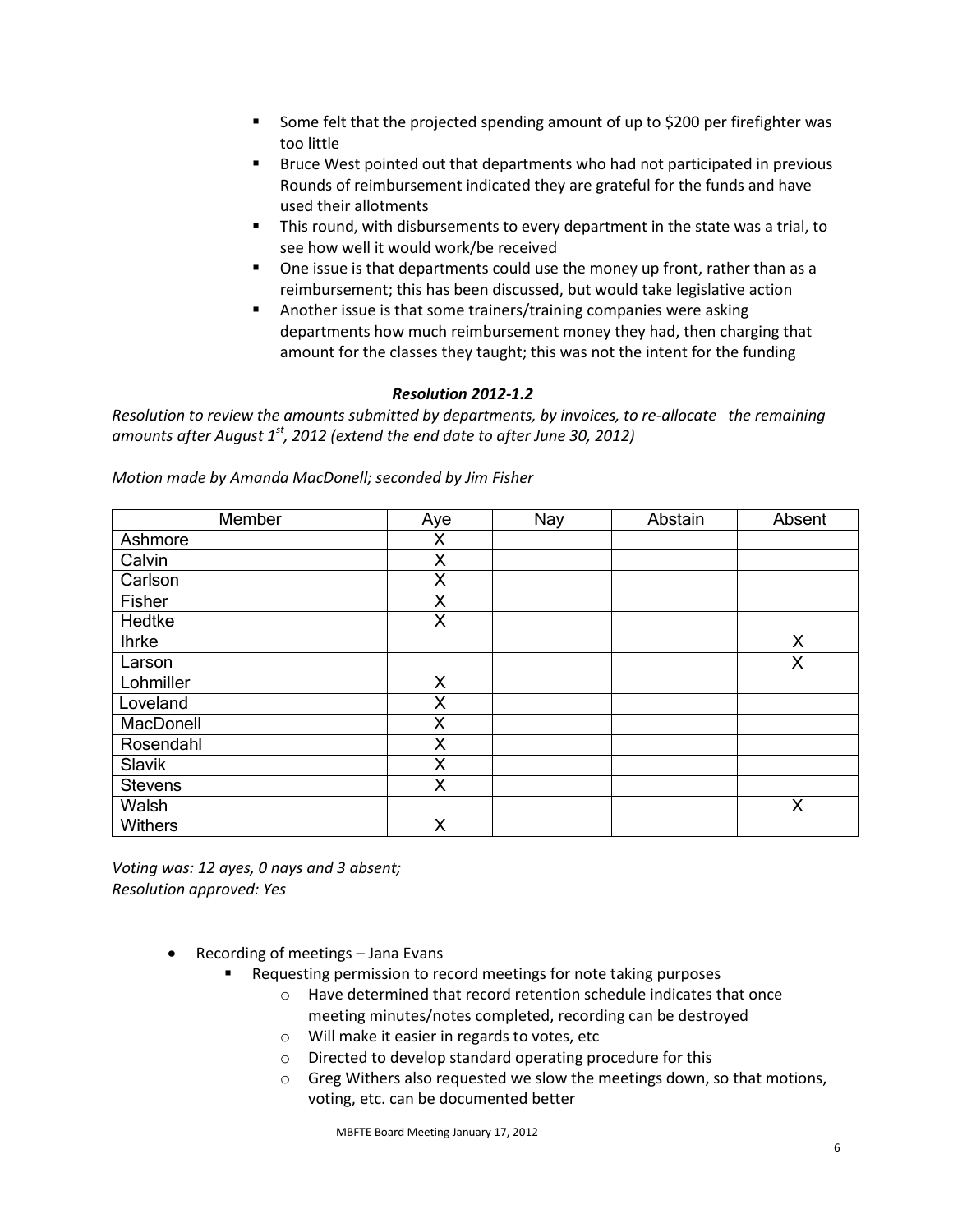*Motion made by to allow the recording of meetings, both Board and committees, for notetaking purposes; the recordings can be destroyed after the minutes/notes are made part of the permanent record*

*Motion made by Matt Ashmore; seconded by Rick Loveland – motion carried* 

- Election of Officers
	- **Nomination for Chair** 
		- o Matt Ashmore nominated Rick Loveland; no other nominations
		- o Seconded by Amanda MacDonell
		- o Greg Withers declared a white ballot
		- o Rick Loveland was voted the Chair
	- Nomination for Vice-Chair
		- o Marv Calvin nominated Jim Fisher; no other nominations
		- o Seconded by Amanda MacDonell
		- o Marv Calvin declared a white ballot
		- o Jim Fisher was voted the Vice-Chair
	- Nomination for Secretary
		- o Jim Fisher nominated Marv Calvin to complete the term; no other nominations
		- o Seconded by Kelli Slavik
		- o Chair asked for white ballot, motion was approved unanimously
		- o Marv Calvin was voted the Secretary to complete the term
- Two positions up for appointment  $\bullet$ 
	- Rick Loveland's and Troy Walsh's terms have expired
	- Both have submitted their applications to be re-appointed
		- o they continue to serve until appointments are completed by the Governor's **Office**
- Marv Calvin requested that we discuss the Compliance Examiner's position(s) at the next meeting
	- States it is too much to require the Executive Director to make sure that departments are in compliance
	- Concern as information was relayed that trainers were charging departments the amount of their reimbursement grant
	- Rick Loveland would also like to have one, so as to follow up with qualified instructors, as there were no checks and balances put into place when the Board began qualifying instructors
	- Bruce West explained that with qualified instructors, he is following up with references as the applications come in
- Special Conferences/Seminars Training grants information on the website  $\bullet$ 
	- Is currently posted under What's New tab
		- $\circ$  If the applicant agency submitted a flyer, it is posted next to their training conference/symposium/seminar information